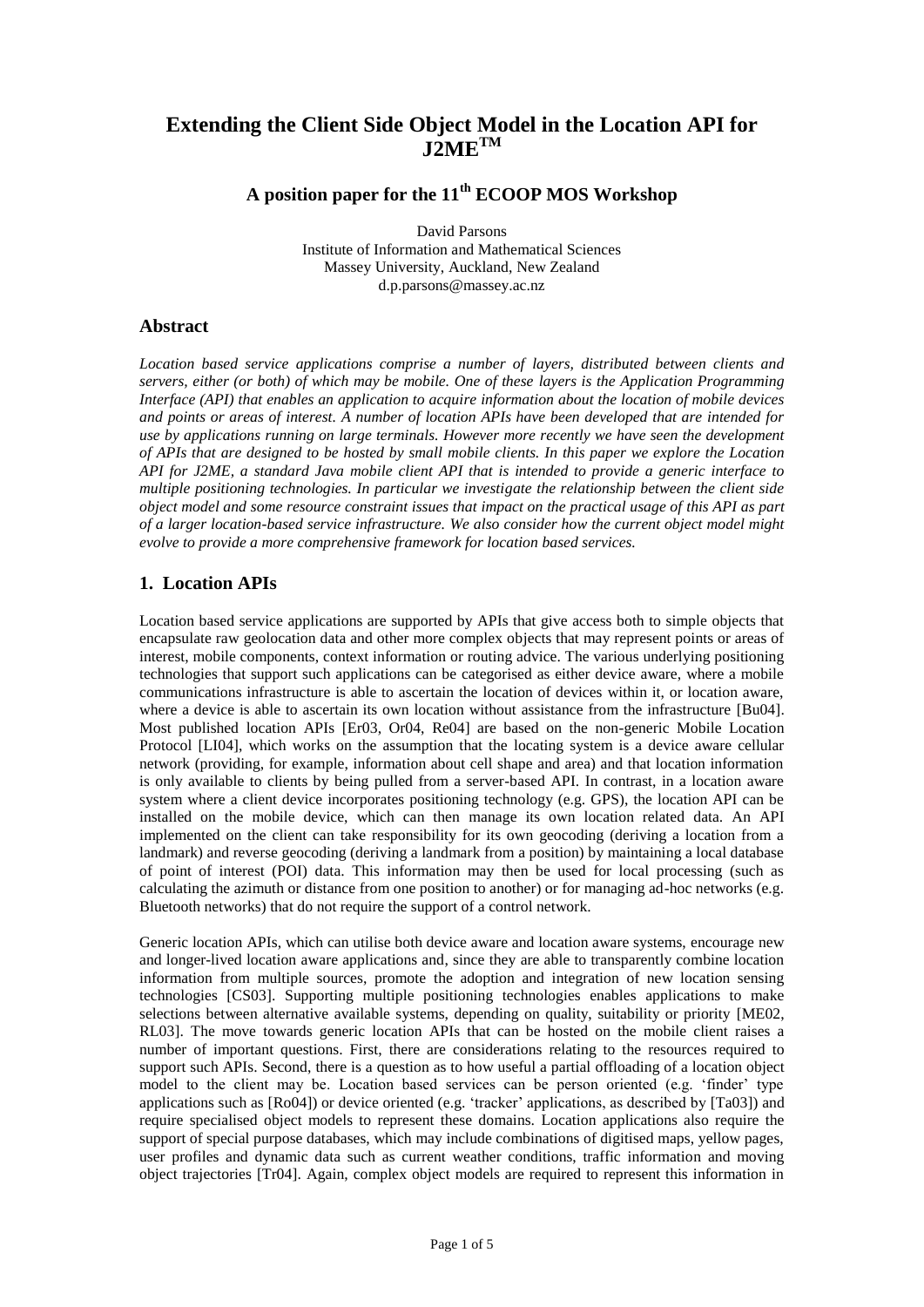an object-oriented application. Since it is unlikely that many of these models can realistically be fully hosted on the client, we must ask which subsets, if any, can be usefully based or replicated on a mobile device. In the following discussion we explore some aspects of the object model that is used by the generic client-hosted Location API for J2ME [Lo04], identify some resource constraint and object modelling issues, and suggest some ideas for the further development of this API.

## **2. The Location API for J2ME**

The Java Location API for J2ME became available at the specification and reference implementation level in late 2003. Nokia published a reference implementation that can be used for simulation purposes in 2004 [No04] and device implementations have followed, including the Motorola iDEN i860 platform [Mo05]. The API defines a generic interface for location data that is intended to be deployed on small mobile devices and work with most positioning methods. The object model covers two aspects. First, there are a number of classes that support the gathering of location data (LocationProvider, Location, Coordinates, Orientation, etc.). This aspect of a client side API can be seen as particularly useful in the sense that as long as the device is location aware, hosting this part of the object model on the client avoids unnecessary calls to a server for location data. With a Java enabled client, these objects can be processed locally, for example to calculate distances and azimuths between coordinates or to monitor quality of service parameters. The second aspect of the object model is a set of classes and interfaces that support local storage of POI data, in the form of a database object known as the LandmarkStore, and Landmark objects that may be stored within it. The main role of this database is to enable the geocoding and reverse geocoding of landmark POIs.

#### **2.1 Resource issues**

Given that the Location API for J2ME has an object model that goes beyond simple positioning data to managing a landmark database, there are implications for the potential resource demands of applications using this API. The LandmarkStore has no maximum size (or indeed maximum number of separate stores) defined by the specification but will be limited in practice by physical memory size and probably by vendor implementations (for example the Motorola implementation limits the store size to 256 landmarks and allows only one store). Given these constraints, the LandmarkStore would have to be used as a dynamic cache in most location based applications, storing only the currently relevant landmarks. To avoid application exceptions due to insufficient available storage, we would have to adopt a suitable strategy for downloading new Landmark objects and discarding old objects according to the current location and perhaps some kind of least recently used (LRU) algorithm. However there is no specification within the location API that suggests this kind of necessary caching behaviour, without which attempting to add a Landmark to a full store will throw an I/O exception.

In addition to the storage of Landmarks that are specified within the API, there will be many other types of semi-persistent data that will be required in a client-hosted location based application. For example, since most location based service applications rely to some extent on utilising map data, a typical resource demand in a location based system is the requirement to support image files. Since most applications will require access to map data much larger than could reasonably be stored on a small mobile device, maps have to be divided into cells that can be efficiently tiled on the client display [Je04]. Once map components have been downloaded from the server it is helpful to retain them in some form of image cache, preferably related to the current content of the landmark store. Currently the location API provides no support for this kind of image cache, but if caching support were added to the LandmarkStore then a similar form of memory management could be applied to other application components and these could be linked together via listeners. It may be appropriate to consider a generic caching interface that could be utilised with different types of object in location based applications. Since a mobile device data store might be regarded as similar to an in-memory cache that replicates part of a larger database of objects, transparent persistence mechanisms such as those used with Java Data Objects [JDO03] might provide us with some ideas for managing local object stores. Methods to selectively evict or refresh objects in the cache using a range of parameters would be very useful in the LandmarkStore or other associated stores. Figure 1 shows how a proposed CachingStore interface might be integrated into the existing API and allow extensions for new stores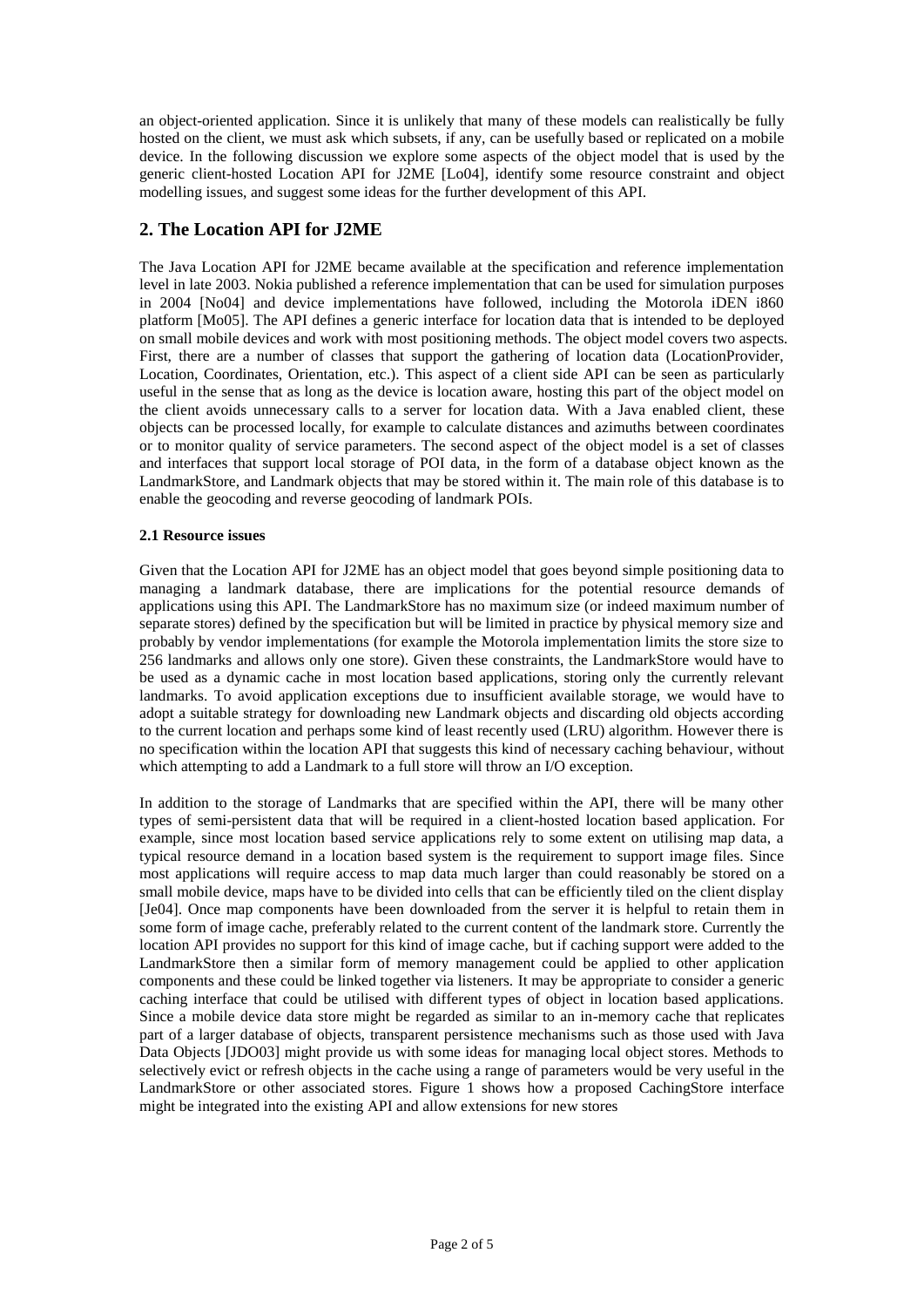

Figure 1: Integrating a CachingStore interface into the API

#### **2.2 Extending the object model**

The current J2ME location API provides us with an object model that only pushes the boundaries a little in terms of supporting rich location based applications on the client. An application that directly uses the object model provided by the location API will be primarily a reverse geocoding service, i.e. given a three dimensional location specified by latitude, longitude and altitude it will return information about that location, such as its street address. Although there are methods to calculate distance and azimuths between coordinates, these coordinates are tightly coupled in the API with Locations (stored as Landmarks.) Since the API essentially only enables us to interact with Location objects and Landmarks, useful applications will need to add additional layers of functionality to the client. A location based service framework that could support, for example, route finding or friend finding applications, would require the representation of mobile objects, their behaviours and their contexts. It would need to incorporate methods for tracking, finding and querying such objects and encapsulate an explicit query language. It is clear that the current location API does not provide an adequate framework for any but the simplest of location based services, and that even then the developer has to code defensively to cater for the limited sophistication of the LandmarkStore. Since the existing object model would be only a small part of a realistic application, it seems appropriate to consider whether it is worth developing the API further, or alternatively to acknowledge that extending the client side object model to anything beyond raw positioning data is unproductive and that more complex elements of the object model should remain on the server.

### **3. Conclusions**

In this paper we have explored some issues within the Location API for J2ME specification relating both to resource management and object modelling for location based services. In terms of resource management we are concerned that there is no intrinsic link between the API implementation and any automatic cache management or middleware layer that could transparently balance the resource demands on the client by intelligently freeing memory and/or interacting with the server. This indicates a need to design location-based applications to use local database resources carefully, since unrestrained use of the landmark store, for example, will soon lead to the inability to store new landmarks. Because the store does not automatically evict stale data, it is not, unmodified, a suitable cache for dynamically changing data. This caching behaviour could usefully be added either to the landmark store implementation or, more realistically if we are using a third party implementation of the location API, to a wrapper layer. Useful further work could be done in building data management relationships between the location API and middleware, for example by using a distributed Java Data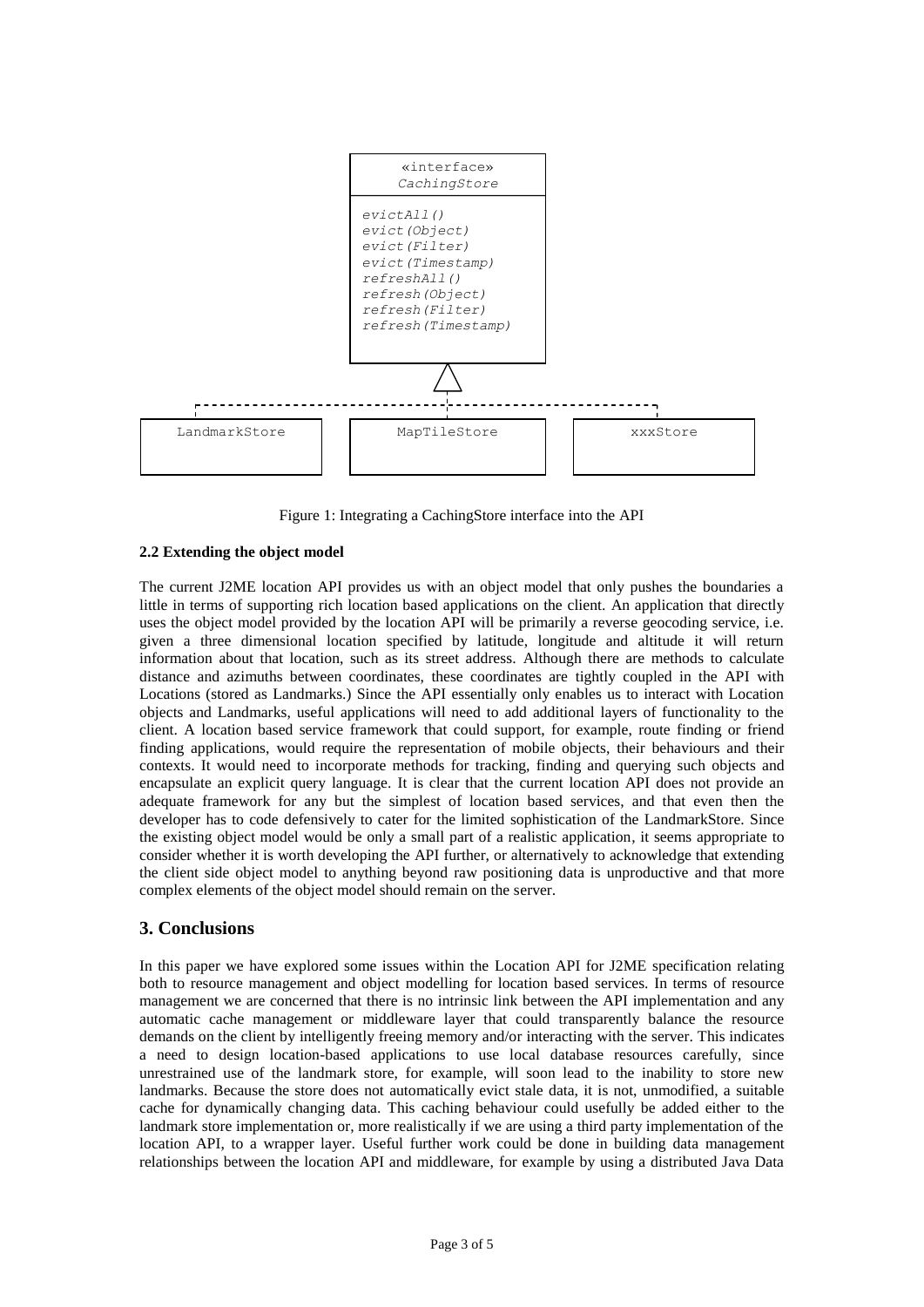Objects architecture similar to that described by [PKC05], whereby the persistence layer could manage the transfer of data between the local cache database and the server.

In addition to these concerns about implementations of the current object model specification, we have also addressed some questions about the overall semantics of a client side location API that attempts to expand the object model beyond the core components of location and orientation data that may be locally determined. The inclusion of a LandmarkStore is just one aspect of object models for location based services, but there are many more common objects that could be integrated into location based service frameworks. It is not suggested that all of these should be integrated into a core API, but it may be appropriate to consider a number of extension packages that could provide a standard set of Java APIs for the more common types of location based services. Alternatively orthogonal frameworks could be developed on top of the current Java API both to mitigate its weaknesses and extend its functionality.

In summary we believe that the current location API for J2ME does not yet provide an adequate framework for the management of data intensive location based services. The current specification may evolve to include such features as cache management within the landmark store, but in the meantime it may be necessary to add a utility wrapper layer above the current API to provide these and other services to ensure robust and efficient applications. Further, we suggest that the viability of moving location based service functions onto the client is dependent on developing a richer reusable framework that can support features such as mobile object representation without placing excessive resource demands on the mobile client.

### **References**

- [Bu04] Butz, A. 2004. Between location awareness and aware locations: where to put the intelligence, *Applied Artificial Intelligence, Special Issue on AI in Mobile Systems*. 18(6).
- [CS03] CSTB. 2003. *IT Roadmap to a Geospatial Future*. Washington D.C.: National Academies Press.
- [Er03] Ericsson, *Mobile Positioning Protocol Specification Version 5.0*, Ericsson, 2003, [http://www.ericsson.com/mobilityworld/developerszonedown/downloads/docs/mobile\\_positioning/mpp5](http://www.ericsson.com/mobilityworld/developerszonedown/downloads/docs/mobile_positioning/mpp50_spec.pdf) [0\\_spec.pdf,](http://www.ericsson.com/mobilityworld/developerszonedown/downloads/docs/mobile_positioning/mpp50_spec.pdf) last accessed  $20<sup>th</sup>$  December, 2004
- [JDO03] Java Data Objects Expert Group. 2003. *JavaTM Data Objects JSR12 Version1.0.1*, Sun Microsystems, http://jcp.org/aboutJava/communityprocess/final/jsr012/index2.html
- [Je04] Jensen, C. 2004. Database Aspects of Location-Based Services, in *Location-Based Services*, J. Schiller and A. Voisard, Editors. Morgan Kaufmann: San Francisco. p. 115-148.
- [LI04] LIF. 2002. Mobile Location Protocol Specification Version 3.0.0, Location Interoperability Forum, http://www.openmobilealliance.org/tech/affiliates/lif/lifindex.html, last accessed December 17<sup>th</sup>, 2004
- [Lo04] Loytana, K. 2003. JSR-000179 *Location API for J2METM (Final Release*), Java Community Process, http://jcp.org/aboutJava/communityprocess/final/jsr179/index.html, last accessed December 17<sup>th</sup>, 2004
- [ME02] Myllymaki, J. and S. Edlund. 2002. Location aggregation from multiple sources. *Third International Conference on Mobile Data Management*. IEEE. p.131-138
- [Mo05] Motorola. 2004. *iDEN i860 SDK - Ver 1.1 for J2ME(™) Technology*. Motorola, http://idenphones.motorola.com/idenDeveloper/developer/developer\_home.jsp, last accessed 9<sup>th</sup> February, 2005
- [No04] Nokia. 2004*. RI Binary For JSR-179 Location API For J2METM* . Nokia.
- [Or04] Orange, *Orange UK Location API*. 2004.
- [PKC05] Parsons, D., I. Kirsh and M. Cranshaw. 2005. Java Technology for the Wireless Industry Toys or Tools? *Java Developers Journal*, 10(1).